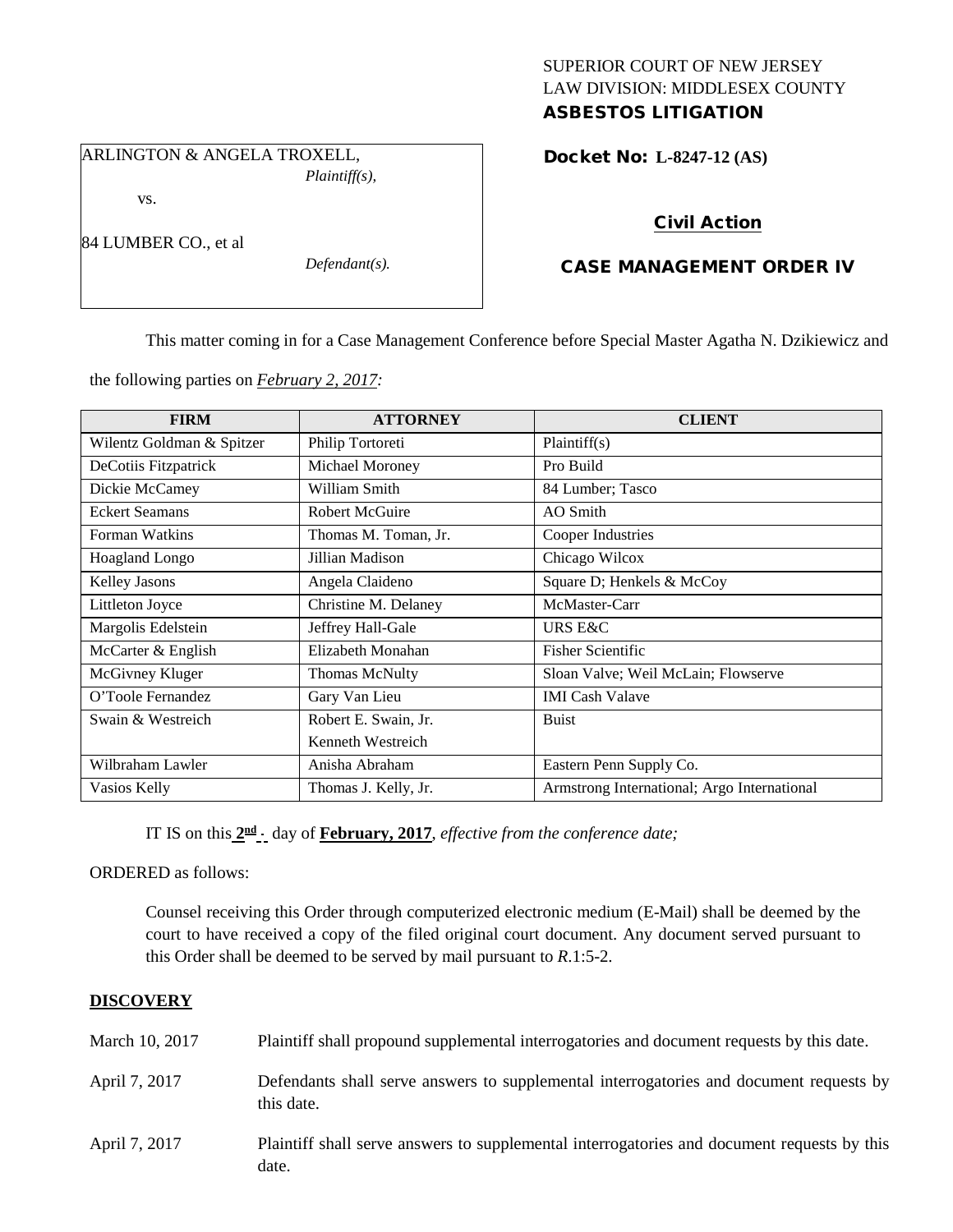- April 28, 2017 Fact discovery, including depositions, shall be completed by this date. Plaintiff's counsel shall contact the Special Master within one week of this deadline if all fact discovery is not completed.
- April 28, 2017 Depositions of corporate representatives shall be completed by this date.

### **EARLY SETTLEMENT**

- May 5, 2017 Settlement demands shall be served on all counsel and the Special Master by this date.
- March 1, 2017 The early settlement conference previously scheduled on this date is **cancelled**.
- May 17, 2017 @ 9:30am Early Settlement conference. All defense counsel shall appear with authority to negotiate settlement and have a representative authorized to negotiate settlement available by phone. Any request to be excused from the settlement conference shall be made to the Special Master no later than 4:00pm of the day prior to the conference.

#### **SUMMARY JUDGMENT MOTION PRACTICE**

- May 12, 2017 Plaintiff's counsel shall advise, in writing, of intent not to oppose motions by this date.
- May 26, 2017 Summary judgment motions shall be filed no later than this date.
- June 23, 2017 Last return date for summary judgment motions.

#### **MEDICAL DEFENSE**

August 21, 2017 Defendants shall identify its medical experts and serve medical reports, if any, by this date. **In addition, defendants shall notify plaintiff's counsel (as well as all counsel of record) of a joinder in an expert medical defense by this date.**

#### **LIABILITY EXPERT REPORTS**

- July 14, 2017 Plaintiff shall identify its liability experts and serve liability expert reports or a certified expert statement by this date or waive any opportunity to rely on liability expert testimony.
- August 21, 2017 Defendants shall identify its liability experts and serve liability expert reports, if any, by this date or waive any opportunity to rely on liability expert testimony.

#### **ECONOMIST EXPERT REPORTS**

- July 14, 2017 Plaintiff shall identify its expert economists and serve expert economist report(s), if any, by this date or waive any opportunity to rely on economic expert testimony.
- August 21, 2017 Defendants shall identify its expert economists and serve expert economist report(s), if any, by this date or waive any opportunity to rely on economic expert testimony.

\_\_\_\_\_\_\_\_\_\_\_\_\_\_\_\_\_\_\_\_\_\_\_\_\_\_\_\_\_\_\_\_\_\_\_\_\_\_\_\_\_\_\_\_\_\_\_\_\_\_\_\_\_\_\_\_\_\_\_\_\_\_\_\_\_\_\_\_\_\_\_\_\_\_\_\_\_\_\_\_\_\_\_\_\_\_\_\_\_\_\_\_\_\_\_\_\_\_\_\_\_\_\_\_\_\_\_\_\_\_